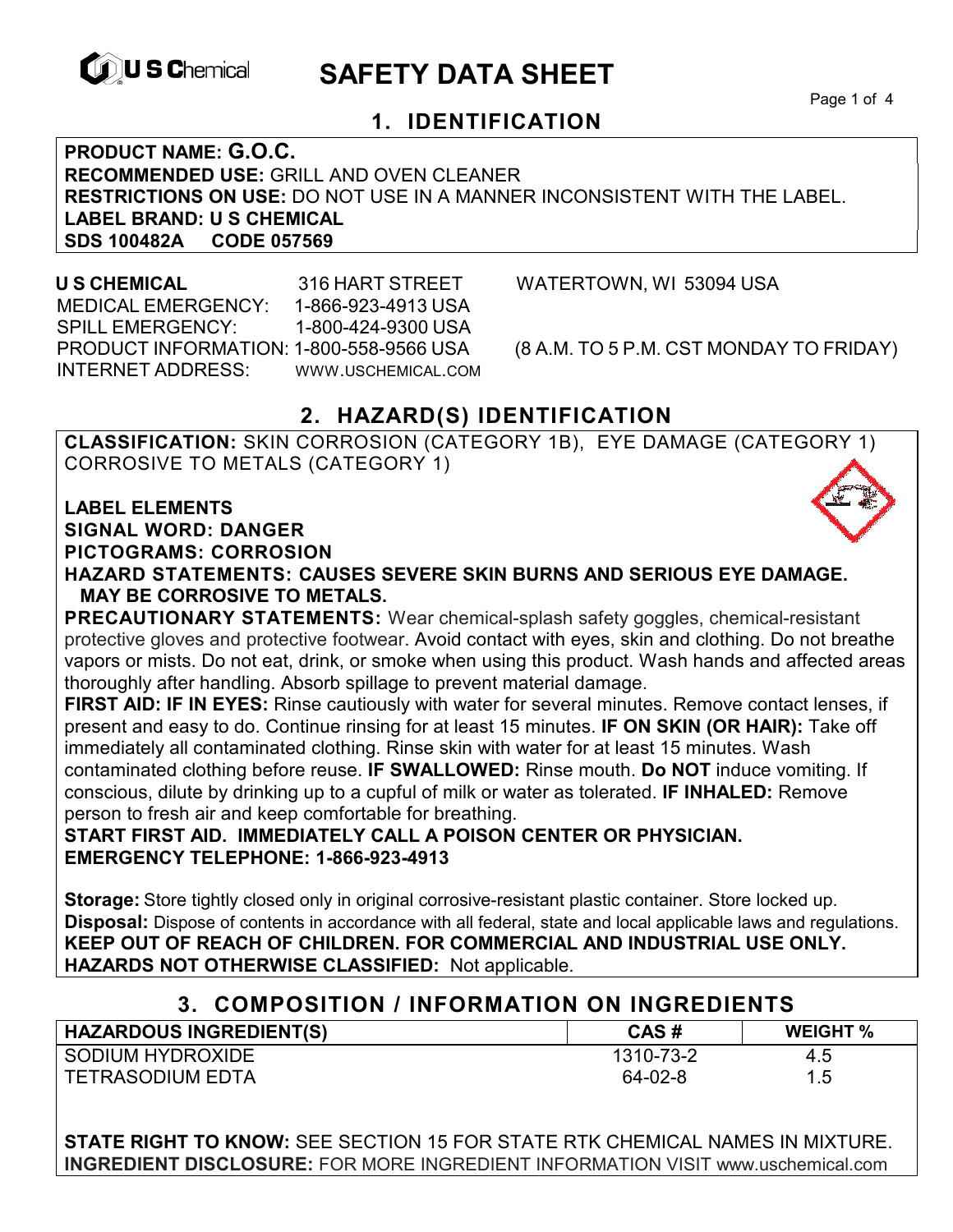### **4. FIRST-AID MEASURES** Page 2 of 4

**IF IN EYES:** RINSE CAUTIOUSLY WITH WATER FOR SEVERAL MINUTES. REMOVE CONTACT LENSES, IF PRESENT AND EASY TO DO. CONTINUE RINSING FOR AT LEAST 15 MINUTES. **IF ON SKIN (OR HAIR):** TAKE OFF IMMEDIATELY ALL CONTAMINATED CLOTHING. RINSE SKIN WITH WATER FOR AT LEAST 15 MINUTES. WASH CONTAMINATED CLOTHING BEFORE REUSE. **IF SWALLOWED:** RINSE MOUTH. **Do NOT** INDUCE VOMITING. IF CONSCIOUS, DILUTE BY DRINKING UP TO A CUPFUL OF MILK OR WATER AS TOLERATED. **IF INHALED:** REMOVE PERSON TO FRESH AIR AND KEEP COMFORTABLE FOR BREATHING. **START FIRST AID. IMMEDIATELY CALL A POISON CENTER OR PHYSICIAN. EMERGENCY TELEPHONE: 1-866-923-4913**

**MOST IMPORTANT SYMPTOMS / EFFECTS:** CAUSES SEVERE SKIN BURNS AND SERIOUS EYE DAMAGE. MAY CAUSE BLINDNESS WITHOUT IMMEDIATE FIRST AID. HARMFUL IF SWALLOWED. CAUSES BURNS AND SERIOUS DAMAGE TO MOUTH, THROAT AND STOMACH. CORROSIVE TO ALL BODY TISSUES.

**MEDICAL CONDITIONS AGGRAVATED:** NONE KNOWN.

**NOTE TO PHYSICIAN:** CALL 1-866-923-4913 FOR EXPOSURE MANAGEMENT ASSISTANCE.

### **5. FIRE-FIGHTING MEASURES**

**CHEMICAL HAZARDS:** CORROSIVE. NON-FLAMMABLE. **COMBUSTION PRODUCT HAZARDS:** OXIDES OF CARBON AND OTHER FUMES. **METHODS:** SELECT EXTINGUISHER AND METHODS BASED ON FIRE SIZE AND TYPE. **EQUIPMENT:** WEAR SCBA AND FULL PROTECTIVE GEAR AS CONDITIONS WARRANT. **NFPA RATING:** HEALTH-3/FLAMMABILITY-0/ INSTABILITY-0/SPECIAL HAZARD-N.AP. **SUITABLE EXTINGUISHERS:** WATER, DRY CHEMICAL, CO2 OR FOAM SUITABLE FOR FIRE. **UNSUITABLE EXTINGUISHERS:** NO RESTRICTIONS BASED ON CHEMICAL HAZARDS.

### **6. ACCIDENTAL RELEASE MEASURES**

**PERSONAL PRECAUTIONS:** EVACUATE UNPROTECTED PERSONNEL FROM AREA. WEAR PERSONAL PROTECTION INCLUDING RUBBER BOOTS. SEE SECTION 8. VENTILATE AREA IF NEEDED. BE CAREFUL NOT TO SLIP. WASH THOROUGHLY AFTER CLEAN-UP. **ENVIRONMENTAL PRECAUTIONS:** PREVENT SPILL FROM ENTERING DRAIN, STORM SEWER OR SURFACE WATERWAY. PREVENT WATER AND SOIL CONTAMINATION. **CLEAN-UP METHODS:** SMALL SPILLS MAY BE WIPED UP AND RINSED WITH WATER. FOR LARGER SPILLS, DIKE TO CONTAIN. PUMP TO LABELED CONTAINER OR ABSORB SPILLAGE AND SCOOP UP WITH INERT ABSORBENT MATERIAL. AFTER SPILL COLLECTION, RINSE AREA WITH WATER AND FOLLOW WITH NORMAL CLEAN-UP PROCEDURES.

### **7. HANDLING AND STORAGE**

**HANDLING:** FOLLOW ALL LABEL DIRECTIONS. INSTRUCT PERSONNEL ABOUT PROPER USE, HAZARDS, PRECAUTIONS, AND FIRST AID MEASURES. AVOID INHALATION, INGESTION, AND CONTACT WITH SKIN, EYES AND CLOTHING. DO NOT TASTE OR SWALLOW. REMOVE AND WASH CONTAMINATED CLOTHING AND FOOTWEAR BEFORE REUSE. PRODUCT RESIDUE MAY REMAIN IN EMPTY CONTAINERS. HANDLE CAREFULLY TO AVOID DAMAGING CONTAINER.

**STORAGE:** STORE TIGHTLY CLOSED ONLY IN ORIGINAL CORROSIVE-RESISTANT PLASTIC CONTAINER. STORE LOCKED UP. STORE AT AMBIENT TEMPERATURES IN A DRY AREA OUT OF DIRECT SUNLIGHT. PROTECT FROM FREEZING. ROTATE STOCK REGULARLY. KEEP AWAY FROM FOOD AND DRINK. KEEP OUT OF REACH OF CHILDREN.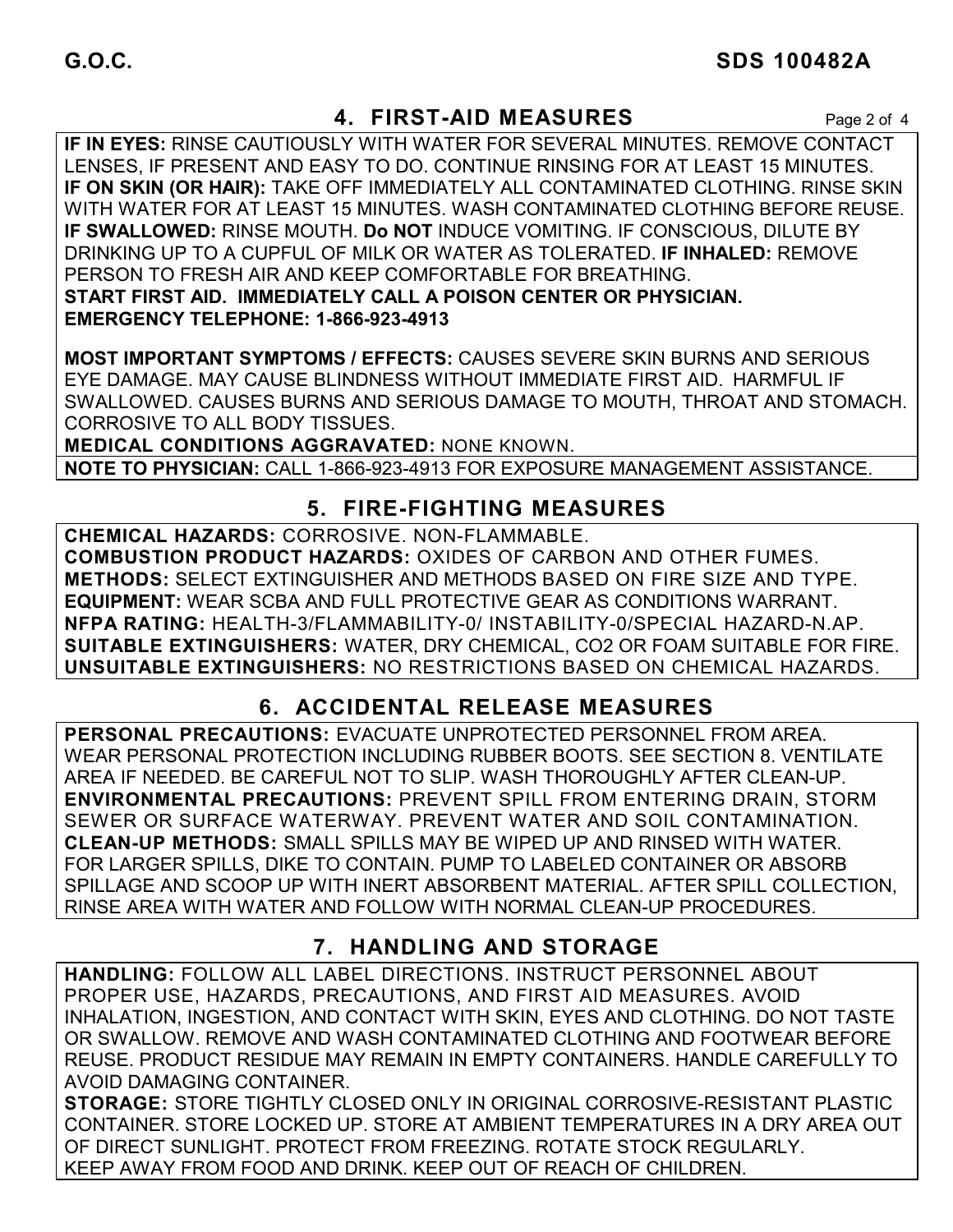### **8. EXPOSURE CONTROLS / PERSONAL PROTECTION** Page 3 of 4

**EXPOSURE LIMITS:** SODIUM HYDROXIDE = 2 MG/M3 CEILING (ACGIH), 2 MG/M3 TWA (OSHA) TETRASODIUM EDTA = NONE

**ENGINEERING CONTROLS:** GENERAL ROOM VENTILATION IS TYPICALLY ADEQUATE. **PERSONAL PROTECTION** 

**EYES:** CHEMICAL-SPLASH SAFETY GOGGLES.

**HANDS:** CHEMICAL-RESISTANT PROTECTIVE GLOVES (NITRILE, NEOPRENE OR RUBBER). **RESPIRATORY:** NIOSH/MSHA CERTIFIED RESPIRATOR IF EXPOSURE LIMITS ARE EXCEEDED. **FEET:** PROTECTIVE FOOTWEAR.

**BODY:** SUITABLE PROTECTIVE CLOTHING.

**HYGIENE MEASURES:** HANDLE IN ACCORDANCE WITH GOOD INDUSTRIAL HYGIENE AND SAFETY PRACTICE. TAKE OFF IMMEDIATELY ALL CONTAMINATED CLOTHING AND WASH IT BEFORE REUSE. WASH HANDS AND AFFECTED AREAS THOROUGHLY AFTER HANDLING. PROVIDE SUITABLE FACILITIES FOR QUICK DRENCHING OR FLUSHING OF THE EYES AND BODY IN CASE OF CONTACT OR SPLASH HAZARD.

### **9. PHYSICAL AND CHEMICAL PROPERTIES**

| <b>APPEARANCE: FLUORESCENT YELLOW LIQUID</b> | <b>AUTO-IGNITION TEMPERATURE: N.AV.</b>    |
|----------------------------------------------|--------------------------------------------|
| <b>ODOR: NONE</b>                            | <b>DECOMPOSITION TEMPERATURE: N.AV.</b>    |
| <b>pH CONCENTRATE: N.AP.</b>                 | <b>EXPLOSIVE LIMITS (LEL/UEL): NONE</b>    |
| pH READY-TO-USE: ABOVE 13.0                  | <b>EVAPORATION RATE: N.AV.</b>             |
| pH @ USE DILUTION: N.AP.                     | FLAMMABILITY (SOLID, GAS): N.AP.           |
| <b>PHYSICAL STATE: LIQUID</b>                | <b>FLASH POINT: NONE</b>                   |
| <b>RELATIVE DENSITY (WATER): 1.067</b>       | INITIAL BOILING POINT/RANGE: N.AV.         |
| <b>SOLUBILITY (WATER): COMPLETE</b>          | <b>MELTING POINT/FREEZING POINT: N.AV.</b> |
| VAPOR PRESSURE: N.AV.                        | <b>ODOR THRESHOLD: N.AV.</b>               |
| <b>VAPOR DENSITY: N. AV.</b>                 | PARTITION COEFF. (N-OCTANOL/WATER): N.AV   |
| <b>VISCOSITY: NON-VISCOUS</b>                | <b>OTHER: N.AV.</b>                        |

## **10. STABILITY AND REACTIVITY**

**REACTIVITY:** MIXING WITH INCOMPATIBLES CAN RELEASE HEAT + HAZARDOUS GASES. **CHEMICAL STABILITY:** STABLE.

**POSSIBILITY OF HAZARDOUS REACTIONS:** SEE REACTIVITY. WILL NOT POLYMERIZE. **CONDITIONS TO AVOID:** TEMPERATURES BELOW 35°F (1.6°C) OR ABOVE 120°F (49°C). **MATERIALS TO AVOID:** ACIDS, METAL AND OTHER CLEANERS. MIX ONLY WITH WATER. **HAZARDOUS DECOMPOSITION PRODUCTS:** NONE UNDER NORMAL CONDITIONS.

## **11. TOXICOLOGICAL INFORMATION**

**ROUTES OF EXPOSURE:** EYES, SKIN, INGESTION, INHALATION. **INFORMATION ON ROUTES OF EXPOSURE:** NO LC50/LD50 TEST DATA ON MIXTURE. **ACUTE EFFECTS /SYMPTOMS**: CORROSIVE TO ALL BODY TISSUES.  **EYES:** CAUSES SERIOUS EYE DAMAGE. MAY CAUSE PAIN, REDNESS AND WATERING.  **SKIN:** CAUSES SEVERE SKIN BURNS. MAY CAUSE DELAYED PAIN, REDNESS AND BLISTERING. **INGESTION:** CAUSES BURNS AND SERIOUS DAMAGE TO MOUTH, THROAT AND STOMACH. **INHALATION:** MAY CAUSE CORROSIVE EFFECTS TO NOSE, THROAT, AND RESPIRATORY SYSTEM. **CHRONIC / OTHER EFFECTS:** NO REPORTABLE GERM CELL MUTAGENS, SKIN SENSITIZERS, RESPIRATORY SENSITIZERS, REPRODUCTIVE TOXINS OR ASPIRATION HAZARDS. **SPECIFIC TARGET ORGANS (SINGLE/REPEATED):** NONE KNOWN.

**NUMERICAL MEASURES OF TOXICITY:** ATEmix (ORAL-RAT) = ABOVE 2000 MG / KG **CARCINOGENS:** NO REPORTABLE ACGIH, IARC, NTP, OR OSHA CARCINOGENS.